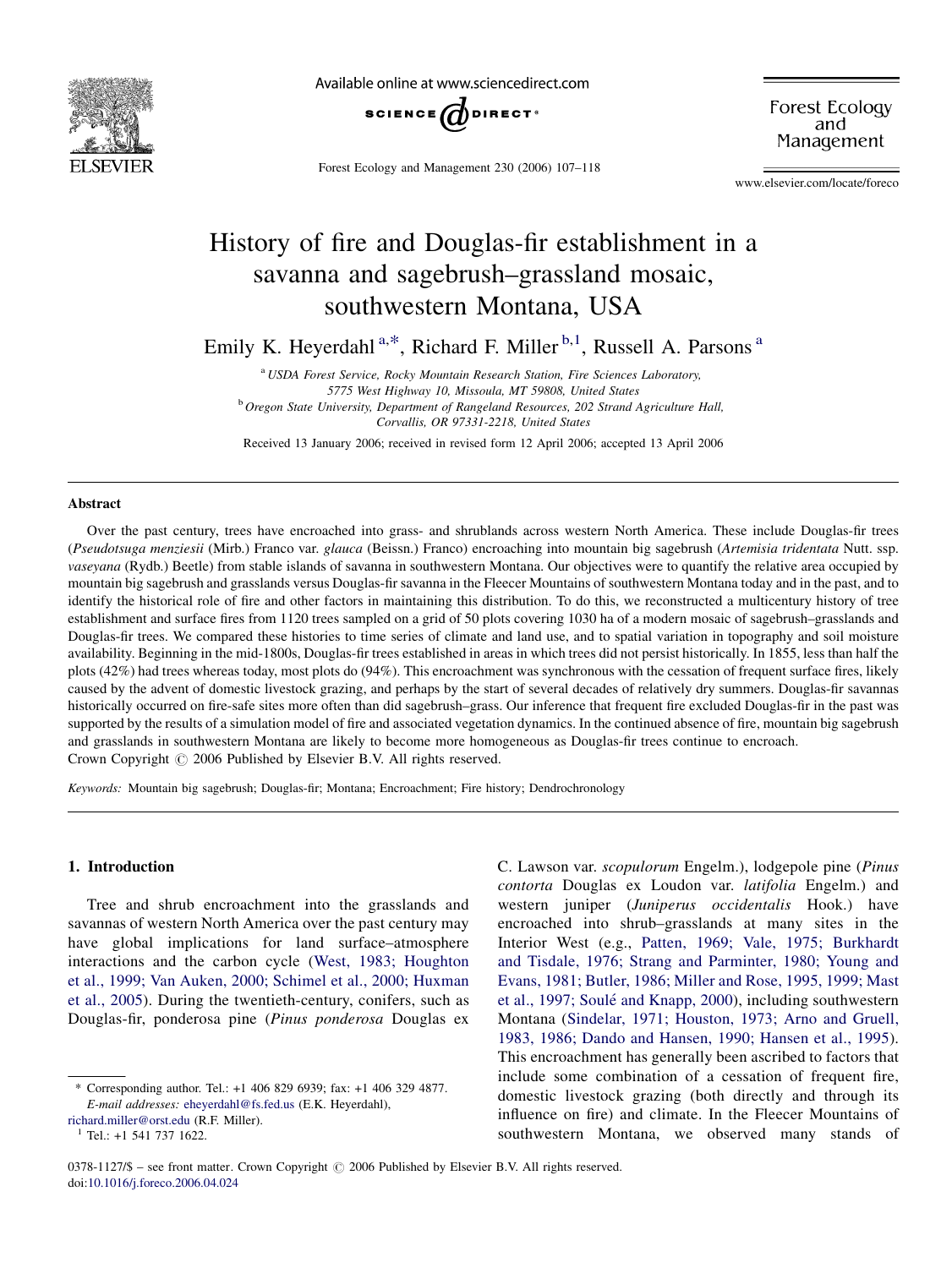<span id="page-1-0"></span>apparently young Douglas-fir, both within and outside areas with sparse, old trees. In addition, dead stems of mountain big sagebrush, a species that is quickly out-competed by trees, were common in the understories of these young stands of Douglas-fir. Some combination of the factors that control tree encroachment elsewhere is likely to have maintained sagebrush–grasslands in the Fleecer Mountains in the past. However, these factors can interact in complex ways and not all factors operate everywhere encroachment has occurred ([Butler, 1986](#page-9-0)). Tree rings contain proxy records of Douglasfir dynamics and some of the factors that may control them, e.g., climate and fire. In addition, simulation modeling allows us to test hypotheses about the relative impact of fire on vegetation dynamics and can indicate the potential consequences of different fire regimes ([Turner et al., 1993; He](#page-10-0) [and Mladenoff, 1999; Gustafson et al., 2000\)](#page-10-0).

Our objectives were to quantify the relative area occupied by sagebrush–grasslands versus Douglas-fir savanna today and in the past and to identify the historical role of fire and other factors in maintaining this distribution.

#### 2. Study area

The study area is north of the Big Hole River near the town of Wise River, Montana, which lies east of the continental divide  $(45.83^{\circ}N, 112.94^{\circ}W;$  Fig. 1). Elevation ranges over 325 m (1900–2225 m) and includes several gentle north-south drainages (slopes less than 55%). The climate is continental, with cold winters and warm summers (average minimum in January  $-13$  °C, average maximum in July 27 °C; 1951–2003 at Wise River; [NCDC, 2004\)](#page-10-0). Annual precipitation is low (mean 30 cm) and monthly precipitation peaks in May and June. Modern lightning-ignited fires generally occur in July and August, after the peak in precipitation (98% of 8228 ha burned in July and August in Beaverhead, Deer Lodge and Silver Bow counties, 1986–1996; [Schmidt et al., 2002; Gisborne, 1931](#page-10-0)).

Starting in the mid-1850s, land use changed dramatically in this region as a result of the restriction of Native Americans to reservations, the discovery of placer gold and the introduction of domestic livestock. The study area is in the traditional territory of the Flathead and Pend d'Oreille tribes ([Malouf,](#page-10-0) [1998\)](#page-10-0). Although local native culture and populations had already been altered by introduced diseases, guns and horses prior to this time, native use of the region was further reduced when the territorial governor of Washington signed treaties with the Flathead, Pend d'Oreille and other tribes in the 1850s, followed by their removal to reservations ([Haines, 1938;](#page-9-0) [Malone et al., 1991](#page-9-0)). Also in the 1850s, several cattle herds were wintered in what is now southwestern Montana, to resupply emigrants on the Oregon Trail [\(Osgood, 1929; Malone](#page-10-0) [et al., 1991\)](#page-10-0). However, in 1862, the first Montana discovery of placer gold about 70 km south of the study area, started a mining boom in southwestern Montana and brought the first major influx of non-native people, namely prospectors and those who supplied them ([Malone et al., 1991; Paul, 1963](#page-10-0)). The open-range domestic livestock industry was established in southwestern Montana at this time to supply the prospectors, and the population of these animals increased rapidly in the following decades [\(Osgood, 1929; Wentworth, 1948; Malone](#page-10-0) [et al., 1991\)](#page-10-0).



Fig. 1. Location of the study area and Silverbow, Deer Lodge and Beaverhead counties (shaded region), and the sampled plots, showing the location of fire-scarred trees sampled within and outside of plots (left) and location of plots that were historically Douglas-fir savanna (i.e., at least three Douglas-fir trees established before 1855) vs. those that were historically sagebrush–grass (right). The orthophoto was taken in August 1995 [\(USGS, 1995](#page-10-0)).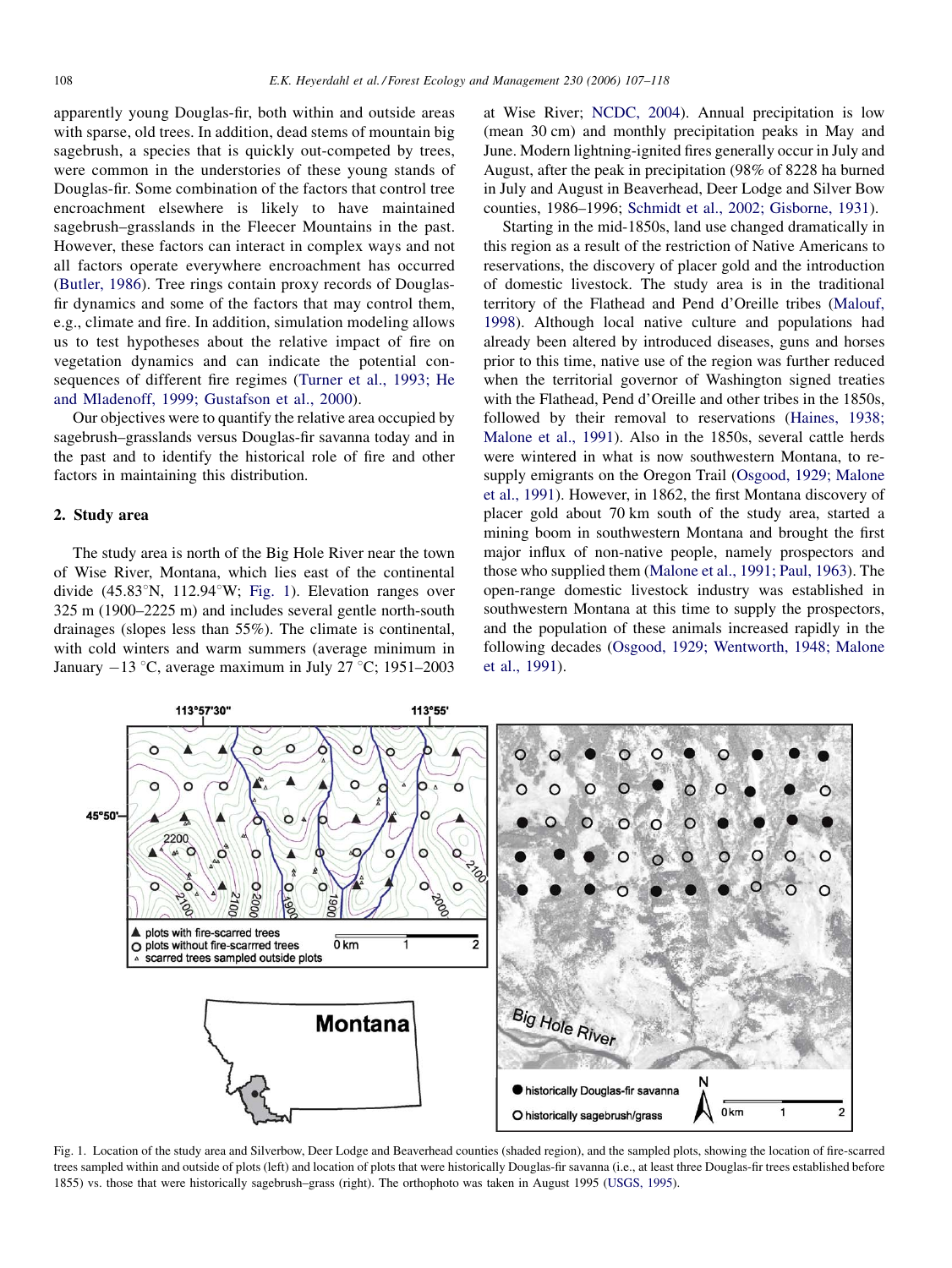There is no record of pre-1900 logging in the study area, although a few of the plots we sampled had been logged since the 1960s and a few were burned by manager-ignited fires since 1989. The study area is currently managed by the Bureau of Land Management—Butte Field Office, and abuts land managed by the Wise River Ranger District of the Beaverhead-Deerlodge National Forest.

#### 3. Methods

We sampled a grid of 50 variable-radius plots (described below), spaced 500 m apart, covering 1030 ha of the modern mosaic of forest and sagebrush–grass in the study area ([Fig. 1\)](#page-1-0). To avoid roads, streams, rock outcrops and the boundaries between vegetation types, we moved the center of 15 plots 36 m (on average) along a randomly chosen azimuth. At each plot, we measured slope, aspect, elevation and location, and took one photograph in each cardinal direction. We computed an index of relative soil moisture among our plots by summing assigned values for categories of the following slope parameters: slope steepness, slope aspect, topographic position (valley bottom, lower slope, middle slope, upper slope or ridge top) and slope configuration (concave, straight or convex; [Parker, 1982\)](#page-10-0).

### 3.1. History of surface fires

To reconstruct a history of surface fires, we sampled 83 fire-scarred trees within and between plots. We searched for fire-scarred trees within a radius of 80 m (corresponding to approximately 2 ha) of each plot center and found one to four trees with well-preserved scars at only 17 of them. We used a chain saw to remove fire-scarred partial cross-sections from these trees (33 trees sampled; [Arno and Sneck, 1977](#page-9-0)). In addition, we removed sections from 50 fire-scarred trees that we encountered between plots. We sanded the scarred sections until the cell structure was visible with a binocular microscope and assigned calendar years to tree rings using a combination of visual crossdating of ring widths and cross-correlation of measured ring-width series ([Holmes, 1983; Grissino-Mayer,](#page-9-0) [2003](#page-9-0)). In addition to fire scars, we obtained a small amount of supporting evidence of surface fires (12% of fire dates at plots) from abrupt changes in the width of annual rings [\(Landsberg](#page-10-0) [et al., 1984; Sutherland et al., 1991\)](#page-10-0). However, because factors other than surface fires can cause abrupt changes in cambial growth, we used such a change in a given sample as evidence of a surface fire only when it was synchronous with a fire scar in other samples.

We identified the calendar year in which each scar formed to determine the year of fire occurrence ([Dieterich and Swetnam,](#page-9-0) [1984](#page-9-0)). In the northern hemisphere, the season of cambial dormancy (i.e., the period corresponding to the ring boundary) spans two calendar years—from the time the cambium stops growing in the summer or fall of 1 year until it resumes in the spring of the following year. For this study, we assigned ringboundary scars to the preceding calendar year because modern fires near the study area generally burn in mid- to late summer ([Schmidt et al., 2002](#page-10-0)). We were unable to determine the intra-ring position of some scars because they were obscured by rot or insect galleries, or the rings were very narrow.

To compute fire intervals at the plots, we composited the fire dates from all trees sampled at a plot into a single record of fire occurrence for that plot (composited over approximately 2 ha; [Dieterich, 1980](#page-9-0)) and computed the intervals between years in which a fire scarred at least one tree. We estimated the area burned in a given year as the area of a convex hull surrounding any trees with evidence of fire for that year, including trees in and between plots. We computed fire intervals and fire size from 1700 to 1860, the period after which at least 41% of the 17 plots with fire-scarred trees were recording fires (i.e., trees were present on the plot and had been scarred at least once) and before the recent abrupt cessation of surface fires in the study area.

#### 3.2. History of tree establishment

To reconstruct the history of tree establishment at each plot, we used an n-tree density-adapted sampling method [\(Jonsson](#page-9-0) [et al., 1992; Lessard et al., 2002](#page-9-0)). We removed samples (increment cores or cross-sections) from those trees that were closest to plot center but within a radius of 30 m, up to a maximum of 30 trees. Consequently, the plots varied in size with tree density and three plots did notinclude any trees. For each tree within a plot, we determined species and diameter at breast height (dbh, 1.4 m). From live trees, we removed increment cores approximately 15 cm above the ground. We did not remove increment cores from live saplings (trees less than 15 cm dbh and greater than 30 cm tall), but tallied them by species. From dead trees that were sound enough to crossdate, we used a chain saw to remove a section, including the pith, from what would have been approximately 15 cm above the ground. We did not remove sections from dead trees that were not sound enough to crossdate, but tallied them instead. Trees had been recently harvested from seven of our plots, but we obtained establishment dates from the stumps and remaining live trees.

For each plot, we computed several tree densities. We tallied modern and historical trees (alive in 2003 and 1855, respectively) and modern saplings, and divided by plot size. Plot size was computed as the area of a circle with radius equal to the distance between plot center and the tree sampled farthest from plot center (range 11–30 m, average 25 m) and ranged from 0.04 to 0.28 ha (average 0.20 ha).

We mounted the increment cores on wooden holders. All cores and sections were sanded and crossdated using the methods employed for fire-scarred sections. We estimated the establishment date of each tree as its pith date. Most increment cores (83%) did not intersect the pith. To estimate the pith date of these trees, we estimated the number of years to pith from the curvature of the innermost rings sampled (average years to pith: 7 years; [Applequist, 1958; Duncan, 1989](#page-9-0)) and subtracted this estimate from the innermost ring date. We did not correct for the number of years it took the trees to reach the height at which we cored them (approximately 15 cm above ground). However, Douglas-fir trees in other open forests near the study area took about 5–10 years to reach this height [\(Monserud, 1984; Dando](#page-10-0)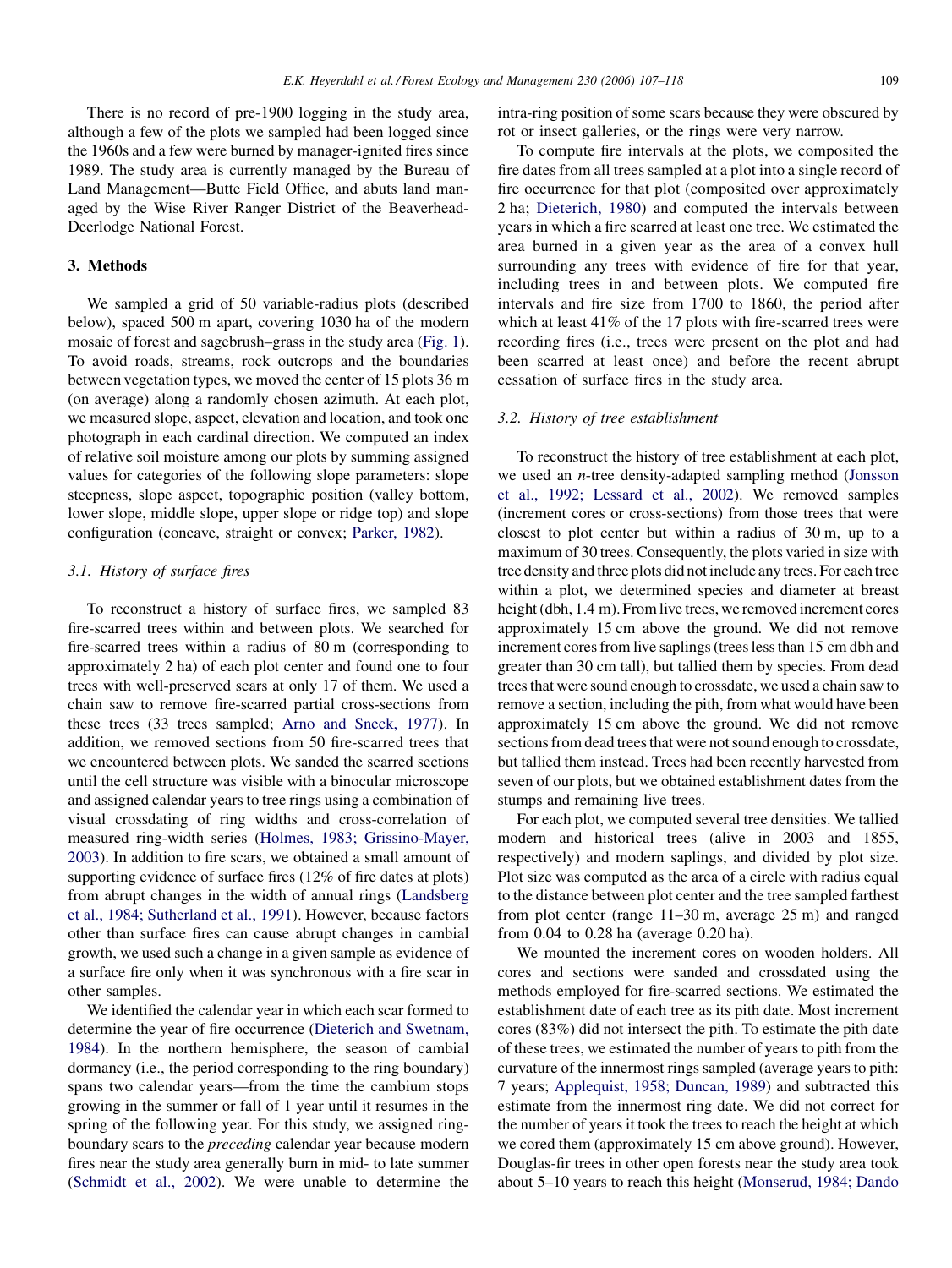<span id="page-3-0"></span>[and Hansen, 1990; Hansen et al., 1995](#page-10-0)). Consequently, we assume that the true establishment dates in our study area are 5– 10 years earlier than we report.

## 3.3. Drivers of recent tree establishment

To identify potential drivers of the recent increase in establishment of trees in the study area, we compared our time series of tree establishment to fire size, domestic livestock grazing and climate. From our record of fire scars, we reconstructed fire size for a given year as the area of the smallest convex polygon containing all the plots or trees with evidence of fire in that year (1700–2003; [Sedgewick, 1988](#page-10-0)). Our time series of domestic livestock grazing is the number of sheep and cattle in Montana (1867–2004; [MASS, 2004](#page-10-0)). The county in which the study area lies (Silver Bow) lacks grazing records before 1881, the year it was established. However, the number of animals for the state of Montana probably captures the number near the study area before 1880 because the livestock industry was confined to the area surrounding the study area at that time [\(Osgood, 1929; Malone et al., 1991\)](#page-10-0). Our time series of climate is the summer Palmer Drought Severity Index (PDSI; [Palmer, 1965](#page-10-0), June–August), reconstructed from tree rings (1700–2003, grid point 84; [Cook et al., 1999](#page-9-0)).

To model the effect of fire on the dynamics of Douglas-fir establishment and persistence in our study area, we used a landscape fire succession model (LANDSUM; [Keane et al.,](#page-9-0) [2002, 2004](#page-9-0)). In this spatially explicit model, we stratified the landscape into zones of potential vegetation and deterministically modeled changes in vegetation composition and structure through time, based on established transition times between successional stages and the effects of stochastically modeled fires [\(Kessell and Fischer, 1980\)](#page-9-0). We modeled vegetation dynamics in the study area under two scenarios. For the historical fire scenario, we based our model of fire occurrence and size on the distributions that we reconstructed from tree rings in our study area, and tree-ring reconstructed PDSI ([Cook et al., 1999;](#page-9-0) [Appendix A](#page-8-0)). For the fire exclusion scenario, fires burned only a short distance from their origin. We summarized Douglas-fir dynamics at the locations of our field-sampled plots and across the entire 1030 ha study area. From the modeled time series (5000 years long), we identified the historical range of variation in percentage of plots with Douglas-fir trees, in the presence and absence of fire.

# 3.4. Characteristics of historical Douglas-fir savanna versus sagebrush–grass plots

Based on the establishment dates of live and dead trees, we placed the plots into one of two categories of historical vegetation. We categorized plots as historically Douglas-fir savanna if at least three trees had established by 1855, the year of the last large surface fire we reconstructed in the study area and the beginning of a period of major change in land use in southwestern Montana. We categorized plots with fewer than three trees in 1855 as historically sagebrush–grass. While the presence of trees before 1855 in a plot is sufficient to characterize it as historically Douglas-fir savanna, the absence of such trees is not, because trees may have established before 1855 but died since then. Therefore, to confirm our categorization of plots, we determined the establishment dates of dead trees in our plots and if these trees were too decayed to



Fig. 2. Chronology of surface fire occurrence in the study area. Each horizontal line shows either the composite fire-scar record for a plot (i.e., fire-scar dates composited for all trees within a plot, specifically one to four trees sampled over approximately 2 ha), or the record from a single tree sampled opportunistically between plots. Non-recorder years precede the formation of the first scar on each tree but also occur when subsequent fires or rot consume that record. Inner and outer dates are the dates of the earliest or latest rings sampled for trees where pith or bark was not sampled.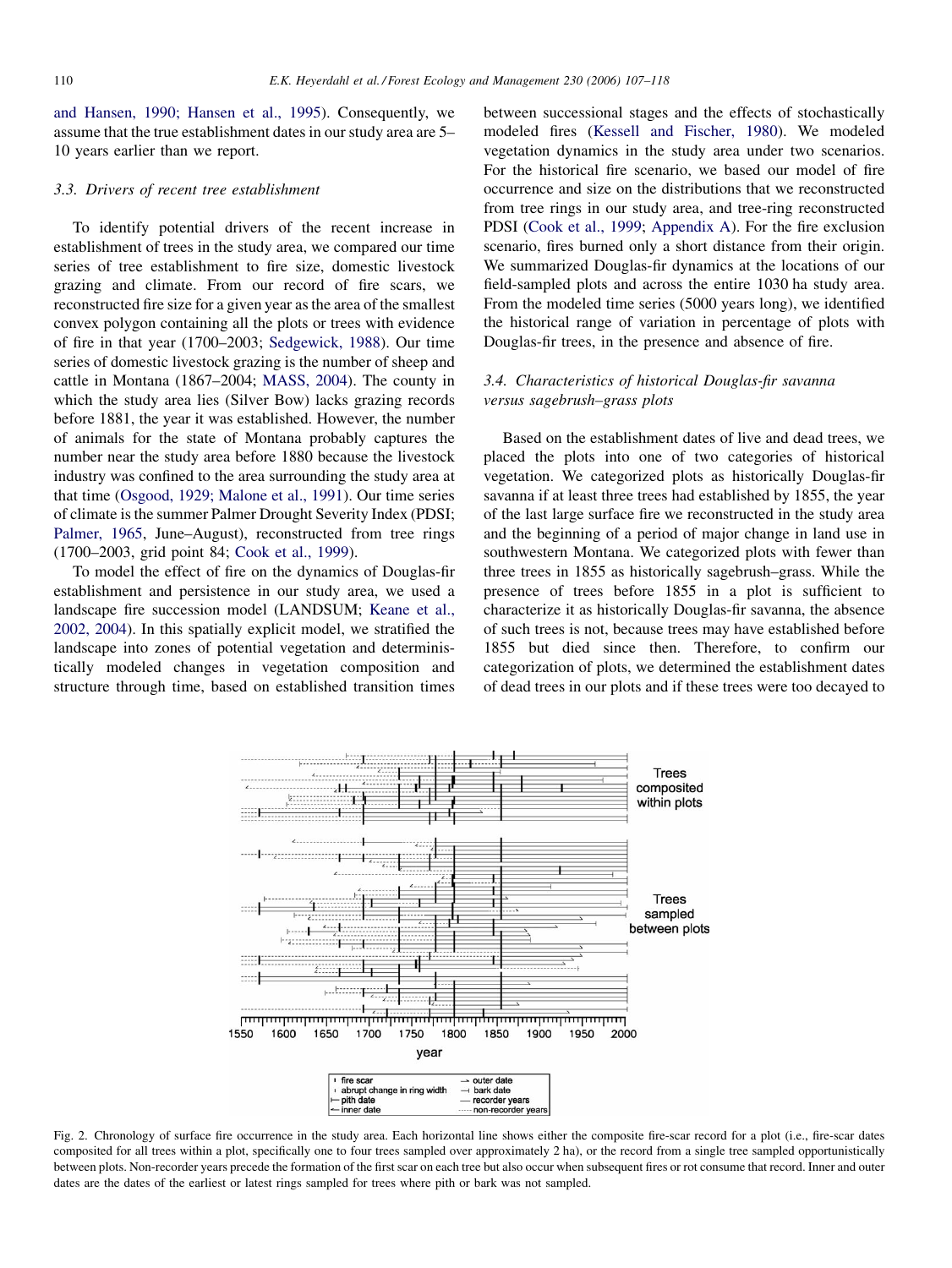<span id="page-4-0"></span>yield an establishment date, we noted their presence. The presence of large undatable trees in a plot may indicate that the plot supported Douglas-fir trees in the past.

Soil moisture is a factor in the establishment and persistence of trees elsewhere in the Interior West (e.g., [Sindelar, 1971](#page-10-0)). To assess whether soil moisture may have influenced the spatial distribution of Douglas-fir trees in our study area in the past, we computed the topographic relative moisture index for each plot (TRMI, [Parker, 1982\)](#page-10-0). This index is the sum of indices of four slope parameters that we measured in the field: aspect, slope, topographic position and slope configuration. We tested for differences in mean soil moisture index between plots that were historically Douglas-fir savannas versus those that were sagebrush–grass (equal variances, SAS Proc TTEST; [SAS Institute, 2001\)](#page-10-0), excluding three plots dominated by lodgepole pine.

## 4. Results

## 4.1. History of surface fires

100

75

50

25 C

300

100

0

4

 $\overline{\mathbf{c}}$ 

 $\pmb{0}$ 

-4

 $-6$ 

1700

1750

percentage

area (ha) 200

no. animals<br>(x 1,000,000)

index

We removed fire-scarred sections from a total of 83 trees. All were Douglas-fir, except for five lodgepole pine that had

(b) Area burned by surface fires

(c) Domestic livestock

er PDS

1800

(a) Plots with trees

1855

Fig. 3. Synchrony of a recent increase in the rate of establishment of Douglasfir trees in the study area (a) with an abrupt decline in relative area burned by surface fires in the study area (b), the rise of domestic livestock grazing in Montana (c) and the start of 20 years of relatively dry summers (June through August) (d). For Palmer Drought Severity Index (PDSI), the thin line shows yearly variation, the thick line is the yearly data filtered with a 20-year low-pass filter to emphasize decadal variation [\(Cook et al., 1999\)](#page-9-0).

1850

year

dry

2000

1950

1900

charred triangular basal catfaces and multiple scars. About half (48%) the fire-scarred trees, we sampled were logs, snags or stumps. We were unable to crossdate sections from a few of the sampled trees (8%). Those that crossdated yielded 192 fire scars, and 26 abrupt changes in ring width between 1571 and 2003 [\(Fig. 2;](#page-3-0) [Dieterich, 1980; Grissino-Mayer,](#page-9-0) [1995, 2001\)](#page-9-0). We were able to assign an intra-ring position to only 36% of the fire scars due to rot and insect galleries. Of these, almost all were formed on the boundary between two rings (97% of scars, 1571–2003). The surface fires we reconstructed burned from 9 to 302 ha within the study area (Fig. 3) and burned the sampled plots once every 2–84 years during the analysis period (1700–1860; [Fig. 2\)](#page-3-0). From 1860 to the present, only a single small fire (32 ha) was documented in the study area.

#### 4.2. History of tree establishment

To estimate establishment dates, we removed samples from 1 to 30 trees per plot (22 on average), for a total of 1037 trees across the study area, mostly Douglas-fir (94%). However, three plots were dominated by lodgepole pine and three plots



Fig. 4. History of tree establishment (trees >15 cm dbh) by plot for Douglas-fir plus lodgepole pine (a), and across the study area, by species (b and c). In (a), each horizontal line shows the establishment history of Douglas-fir and lodgepole pine trees at a single plot. Each long vertical line shows a year during which at least one tree established. Short vertical lines indicate an innermost ring date for trees with rotten centers. Only one tree established for most vertical lines (66% of establishment dates). However, a few vertical lines represent the establishment of two (24%) or more trees (10%). The lodgepole pine trees that established in the 1970s likely did so in response to logging.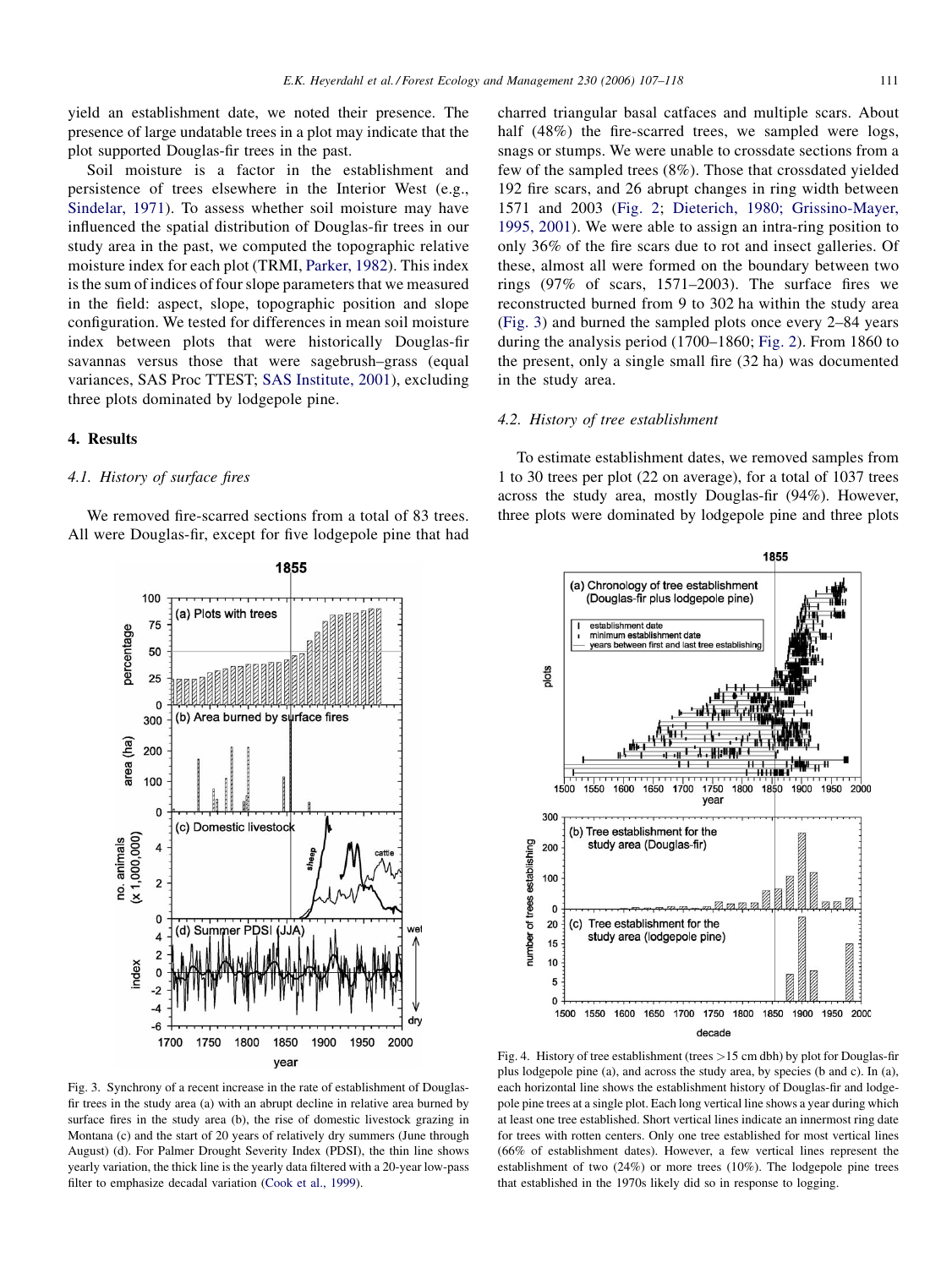<span id="page-5-0"></span>

Fig. 5. Density of live Douglas-fir trees in plots that were historically Douglas-fir savanna (i.e., at least three trees established before 1855) vs. plots that were historically sagebrush–grass. Historical density of trees (a) vs. modern density of trees (b) and modern density of saplings (c). The boxes enclose the 25th to 75th percentiles, the whiskers enclose the 10th to 90th percentiles of the distribution of densities among plots. The horizontal line across each box indicates the median and all values falling outside the 10th to 90th percentiles are shown as circles.

lacked live or dead trees in 2003. In addition, we tallied 112 trees that were too decayed to crossdate and 1234 saplings (trees less than 15 cm dbh and greater than 30 cm tall). For some of the 1037 trees we sampled (11%), we could not determine the pith date because the center of the tree was rotten. For these trees, we determined the date of the innermost ring sampled. For other trees,  $(5%)$  we could not obtain even minimum establishment dates because they did not crossdate. We tallied these with the other undatable trees (i.e., those not sampled because they were too decayed to crossdate).

Douglas-fir trees have established in all but six plots since the last large surface fire in 1855. Tree density has increased both in plots that were historically sagebrush–grass and those that were Douglas-fir savannas ([Fig. 4\)](#page-4-0). Although some trees have persisted in the study area for many hundreds of years, most are young. The majority of trees in the study area established after 1855 (76% of all dated trees, 70% of Douglasfir trees), and likely all of the 1234 undated saplings (indicating that 89% of the trees established after 1855). However, the oldest establishment date we estimated was 1515 and one tree sampled for fire scars had an inner-ring date of 1388. A postharvest cohort of lodgepole pine trees appears to have established in one of the three plots harvested since the 1960s ([Fig. 4](#page-4-0)). Trees are currently denser, both at plots that historically supported Douglas-fir savannas and at those that supported sagebrush–grass (Fig. 5).

### 4.3. Drivers of recent tree establishment

The increase in establishment of trees across the study area after 1855 was synchronous with the cessation of surface fires in the study area, an increase in the number of sheep and cattle in southwestern Montana, and the beginning of 20 years of relatively dry summers [\(Fig. 3\)](#page-4-0). The recent increase in establishment likely occurred somewhat before our estimate, because we underestimated establishment dates.

The simulated dynamics of Douglas-fir support our inference from tree rings that in the past fire likely excluded Douglas-fir from plots which could support this species. Douglas-fir occurred at fewer plots under the historical fire scenario than under the fire exclusion scenario (59%,



Fig. 6. Presence of Douglas-fir trees simulated with a landscape fire succession model for the plots sampled for tree rings in this study, for a fire regime that mimics that reconstructed from tree rings vs. one in which fires were excluded. The box encloses the 25th to 75th percentiles and the whiskers enclose the 10th to 90th percentiles of the distribution of percentage of plots with Douglas-fir trees over the 5000 years of the simulation. The horizontal line indicates the median and all values falling outside the 10th to 90th percentiles are shown as circles. For the fire exclusion scenario, the percentage of plots with Douglas-fir was constant through time.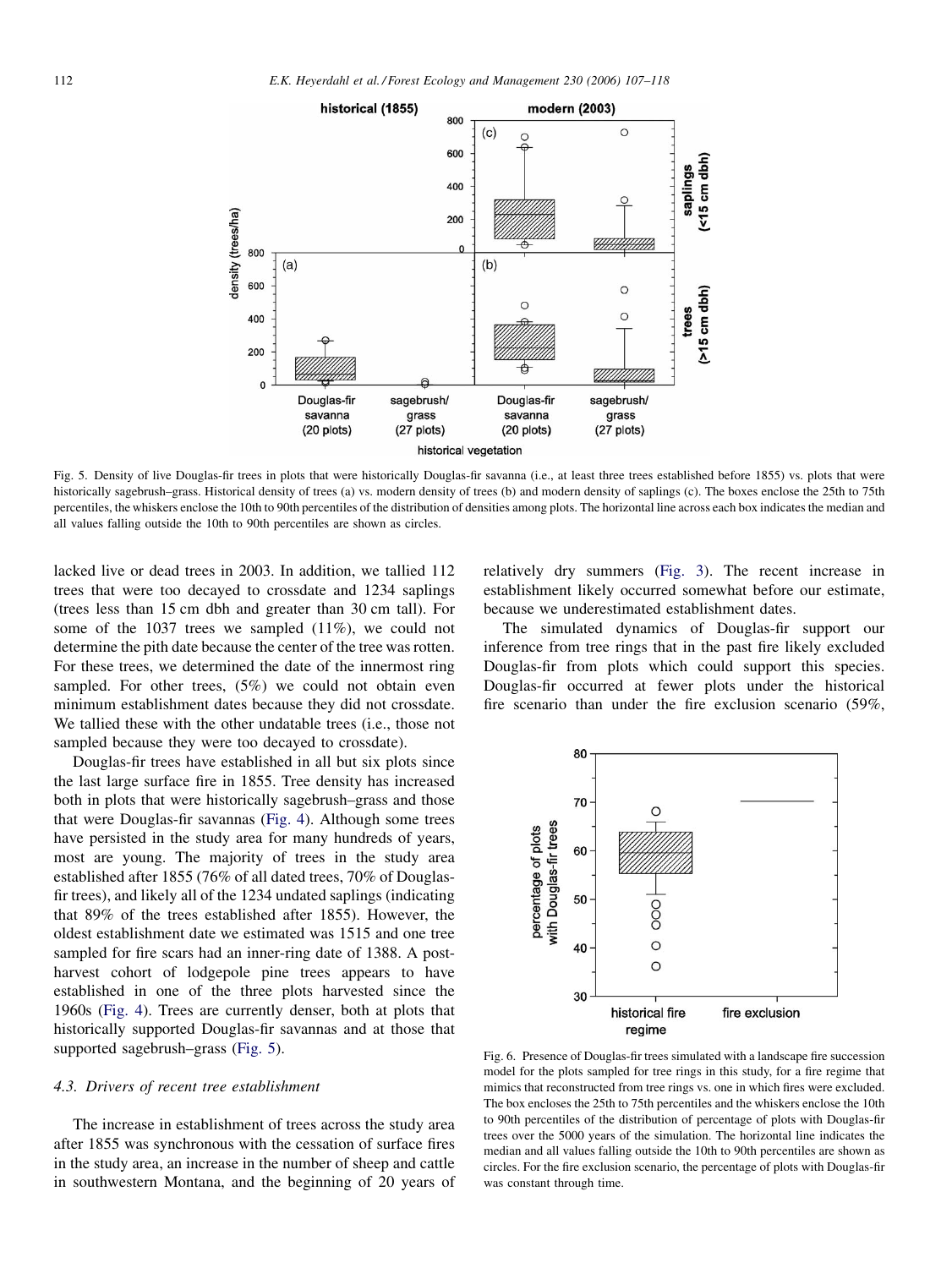range 36–68% versus 70%, no range, respectively; [Fig. 6\)](#page-5-0). The simulated results for trees under the historical fire scenario was nearly identical to the study area as a whole (59%, range 36– 68% versus 61%, range 40–70%, respectively) indicating that vegetation dynamics at our plots were representative of those simulated for the study area.

## 4.4. Characteristics of historical Douglas-fir savanna versus sagebrush–grass plots

We categorized 20 plots as historical Douglas-fir savannas (i.e., more than three trees established by 1855) and 27 as sagebrush–grass. The remaining three plots are currently dominated by lodgepole pine. Consistent with our categorization, undatable trees were uncommon at plots that were historically sagebrush–grass. Of the 221 undatable trees, only 42 (19%) occurred at plots that were historically sagebrush– grass, with an average of 2 undatable trees per plot (range 1–3). In contrast, such trees were common in historical Douglas-fir savanna plots (average 5, range 1–9 trees).

Soil moisture availability may have been a driver of the spatial distribution of Douglas-fir trees in our study area in the past. Plots that supported Douglas-fir savannas in the past have significantly lower soil moisture availability than those that did not ( $p = 0.02$ ), although there is considerable overlap in moisture availability between the two categories of plots (Fig. 7). Taking a closer look at the parameters of the index, savanna plots tend to lie on middle (65% of plots) to upper slopes or ridges (25%) and on convex landforms (55%). In contrast, most sagebrush–grass plots lie on middle (56%) to lower slopes or valley bottoms (30%), and on concave landforms (63%).



Fig. 7. Relative soil moisture availability (topographic relative moisture index; [Parker, 1982\)](#page-10-0). The three plots dominated by lodgepole pine are not included here (topographic relative moisture indices of 34, 36 and 39). The boxes enclose the 25th to 75th percentiles and the whiskers enclose the 10th to 90th percentiles of the distribution of the topographic relative moisture index among plots. The horizontal line across each box indicates the median and all values falling outside the 10th to 90th percentiles are shown as circles.

#### 5. Discussion

# 5.1. Douglas-fir trees are more abundant now than in the past

The distribution of vegetation in the study area has changed dramatically since 1855. In the past, a mosaic of sagebrush– grasslands with stable islands of Douglas-fir savanna probably dominated the study area much of the time, whereas today it is dominated by Douglas-fir forest. The establishment of trees after 1855 was not simply a matter of treeline moving up or down hill. Rather, Douglas-fir trees have encroached into sagebrush–grasslands from historically stable tree islands and tree density has increased on the tree islands. In 1855 less than half the study area sustained trees whereas all but six plots have trees today and average tree density at plots has increased from 45 trees/ha in 1855 to 166 trees/ha today. This pattern of high modern tree density is strengthened when we consider that there are now also an average of 123 saplings/ha. We did not obtain establishment dates for these saplings, but the median establishment date is 1891 for the 44 Douglas-fir trees we sampled that are less than 16 cm dbh, suggesting that most of these trees established after 1855. This pattern of recent tree encroachment is similar to that documented elsewhere in southwestern Montana ([Sindelar, 1971; Arno and Gruell, 1983,](#page-10-0) [1986; Dando and Hansen, 1990; Hansen et al., 1995\)](#page-10-0).

In general, our categorization of plots as historically savanna versus shrub–grassland was consistent with the presence of undatable trees. Such trees were present in some of the shrub–grassland plots. However, while we did not measure the diameters of all the undatable trees, a review of the plot photographs shows that these trees were generally small in diameter and therefore likely to have established and died since 1855.

# 5.2. Fire, interacting with climate and soils, likely maintained past sagebrush–grasslands

Douglas-fir trees undoubtedly encroached into sagebrush– grasslands at various times in the past. However, surface fires were frequent enough to kill many of these trees before they reached fire-resistant size. Indeed, the increase in tree establishment in the mid-1800s is synchronous with the cessation of the surface fires that likely excluded such establishment.

When Douglas-fir is in the pole and sapling stages, it is readily killed by fire because it has thin resinous bark and its small crown is near the ground [\(Turner and Krannitz, 2001;](#page-10-0) [Steinberg, 2002](#page-10-0)). Mature trees can survive surface fires because the lower bole develops thick corky bark that insulates the cambium, and the crowns are large and can be far from the ground. This occurs by about 40 years of age for Douglas-fir trees on moist sites in the Northern Rocky Mountains ([Steinberg, 2002\)](#page-10-0). We suggest that it may take longer for this species to become fire-resistant at our relatively dry site in southwestern Montana, and this is supported by the relatively long fire interval we reconstructed. Surface fires occurred in our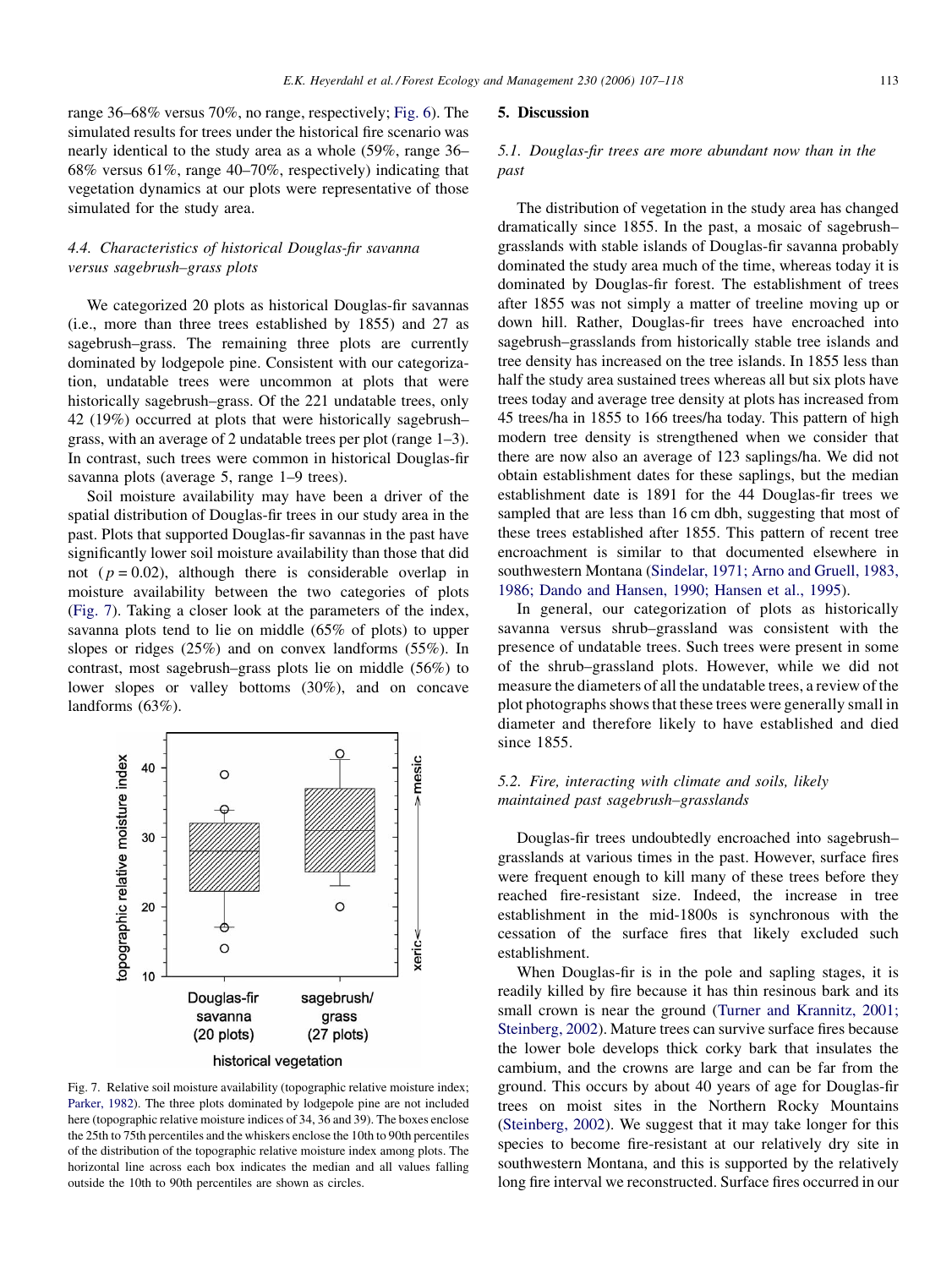plots every 37 years on average (range 2–84 years; composited over approximately 2 ha, 1700–1860), and so would often have been frequent enough to kill young Douglas-fir trees.

Our fire and establishment histories are consistent with the limited existing data on the size of Douglas-fir trees that survive fire. In several studies of tree mortality after prescribed fire in the Rocky Mountains, mortality was high among Douglas-fir trees that averaged 15–20 cm dbh and was complete for trees less than 8 cm dbh ([Wyant et al., 1986; Ryan et al., 1988;](#page-11-0) [Kalabokidis and Wakimoto, 1992\)](#page-11-0). In our study area, trees that are less than 40 years old today average 20 cm dbh and so many of these trees would likely have been killed by the surface fires that occurred every 37 years on average. However, the range of variation in fire occurrence under this regime (2–84 years) would likely allow some trees to establish during the longer fire intervals. This frequency is also comparable to the frequency estimated by modeling studies to exclude Douglas-fir (approximately 30 years; [Keane et al., 1990\)](#page-9-0), and to that reconstructed from tree rings in Douglas-fir/mountain big sagebrush elsewhere in southwestern Montana (20–40 mean intervals; [Houston, 1973; Arno and Gruell, 1983; Littell, 2002](#page-9-0)) where frequent past fires are also thought to have prevented the establishment of Douglas-fir. All of the surface fires that we reconstructed burned in at least one and sometimes many plots across the study area. Consequently, we believe that fires likely burned the area between plots with evidence of fire in the same year, including across historical sagebrush–grass plots.

Our simulation model of Douglas-fir dynamics with and without fire supported our inference that fire was a likely driver of these dynamics in the past. Both the tree-ring reconstruction and the model indicate that roughly half of the landscape was forested in the past (42% versus 61% of plots, respectively), and that Douglas-fir trees occupy previous unforested plots in the absence of fire. However, our tree-ring reconstruction shows that nearly all of the landscape supports Douglas-fir in the absence of fire (94% of plots have Douglas-fir trees today) whereas the model suggests a much smaller proportion (71% of plots). This difference is likely to due to the limited spatial resolution of the model inputs (generally 30 m cells). Given the difficulties of parameterizing simulation models at fine spatial scales, our model results are best interpreted as relative, rather than quantitive, dynamics of Douglas-fir in the presence versus absence of frequent fires ([Pennanen and Kuuluvainen, 2002\)](#page-10-0).

Why were surface fires excluded from the study area after 1855? We suggest that it was likely due to a reduction of fine fuel and/or ignitions. Two factors may have reduced the fine grassy fuels that carry surface fires. The first, domestic livestock grazing, increased dramatically in the study area in the mid-1800s. Such grazing reduces fine fuel loads and has been implicated in fire exclusion elsewhere (e.g., [Ellison, 1960;](#page-9-0) [Savage and Swetnam, 1990; Baisan and Swetnam, 1997; Miller](#page-9-0) [and Rose, 1999](#page-9-0)). Grazing was likely heavy in the study area. In fact, by the mid-1860s, the Montana territorial legislature enacted several laws regulating cattle ([Osgood, 1929; Malone](#page-10-0) [et al., 1991\)](#page-10-0) and by the early 1870s, overcrowding and overgrazing in southwestern Montana forced cattle growers to move their herds out of the area ([Osgood, 1929; Malone et al.,](#page-10-0)

[1991\)](#page-10-0). Several decades of relatively low summer precipitation (i.e., low PDSI 1840–1870; [Fig. 3\)](#page-4-0) is the second factor that may have encouraged the establishment of Douglas-fir trees in our study area in the mid-1800s by encouraging the growth of shrubs and discouraging the growth of grass and forbs. This period of relatively dry summers is consistent with climate reconstructed from other networks of tree rings near the study area. The region experienced above-average summer temperatures and below-average stream flow during this period (reflecting below-average winter precipitation and likely lower snow packs; [Kipfmueller, 2003; Graumlich et al., 2003\)](#page-10-0). Mountain big sagebrush growth is enhanced during dry periods because it has deep roots, over-wintering foliage and persistent litter that increases soil organic matter and thus water holding capacity ([West, 1983; Perfors et al., 2003](#page-11-0)). While the growth of stress-tolerant shrubs is enhanced during dry periods, lesstolerant perennial grasses and forbs experience considerable mortality during these periods ([Anderson and Inouye, 2001\)](#page-9-0). Thus, we expect that extended periods of dry summers in our study area, such as the one that occurred in the mid-1800s, would enhance the establishment of Douglas-fir by encouraging the establishment of mountain big sagebrush that are nurse plants for conifers on semi-arid sites in the West [\(Cooper, 1953;](#page-9-0) [Sindelar, 1971; Miller and Rose, 1995\)](#page-9-0). At the same time, the decrease in grasses and forbs during this dry time would have resulted in a decrease in the fine fuels that carry the surface fires that would have killed any recently established Douglas-fir. Therefore, dry periods and grazing likely had synergistic effects on tree encroachment in the study area [\(Pechenac et al., 1937\)](#page-10-0). Lastly, the Native Americans that historically lived in southwestern Montana were restricted to reservations by the mid-1800s ([Malone et al., 1991\)](#page-10-0). If native ignition was a significant source of surface fires in the past, a decrease in such ignitions may also have contributed to the exclusion of surface fires from the study area.

Crown fires were probably not common in overstory Douglas-fir tree islands in the study area. Overstory tree density was probably too low to carry active crown fires, as most plots had fewer than 127 Douglas-fir trees/ha [\(Fig. 5\)](#page-5-0). Prior to 1855, there are a few short pulses of tree establishment among or within plots that might indicate a post-fire cohort [\(Fig. 4\)](#page-4-0). However, Rocky Mountain Douglas-fir can establish in the understory, so these pulses are not necessarily the result of overstory crown fires.

Although frequent surface fires killed young Douglas-fir trees encroaching into sagebrush–grasslands in many parts of study area in the past, other parts of the study area sustained tree islands over many centuries in the presence of these same frequent fires. We believe that this complex mosaic of patches of Douglas-fir savanna and mountain big sagebrush–grasslands resulted from spatial variation in soil moisture, through its influence on the amount of fine fuel. Our index of soil moisture indicates that Douglas-fir savannas occupied drier microsites than sagebrush–grasslands. We infer that these microsites likely had less fine fuel to carry surface fires. The persistence of trees in historically fire-safe sites in our study area is consistent with findings for Douglas-fir and other species elsewhere in the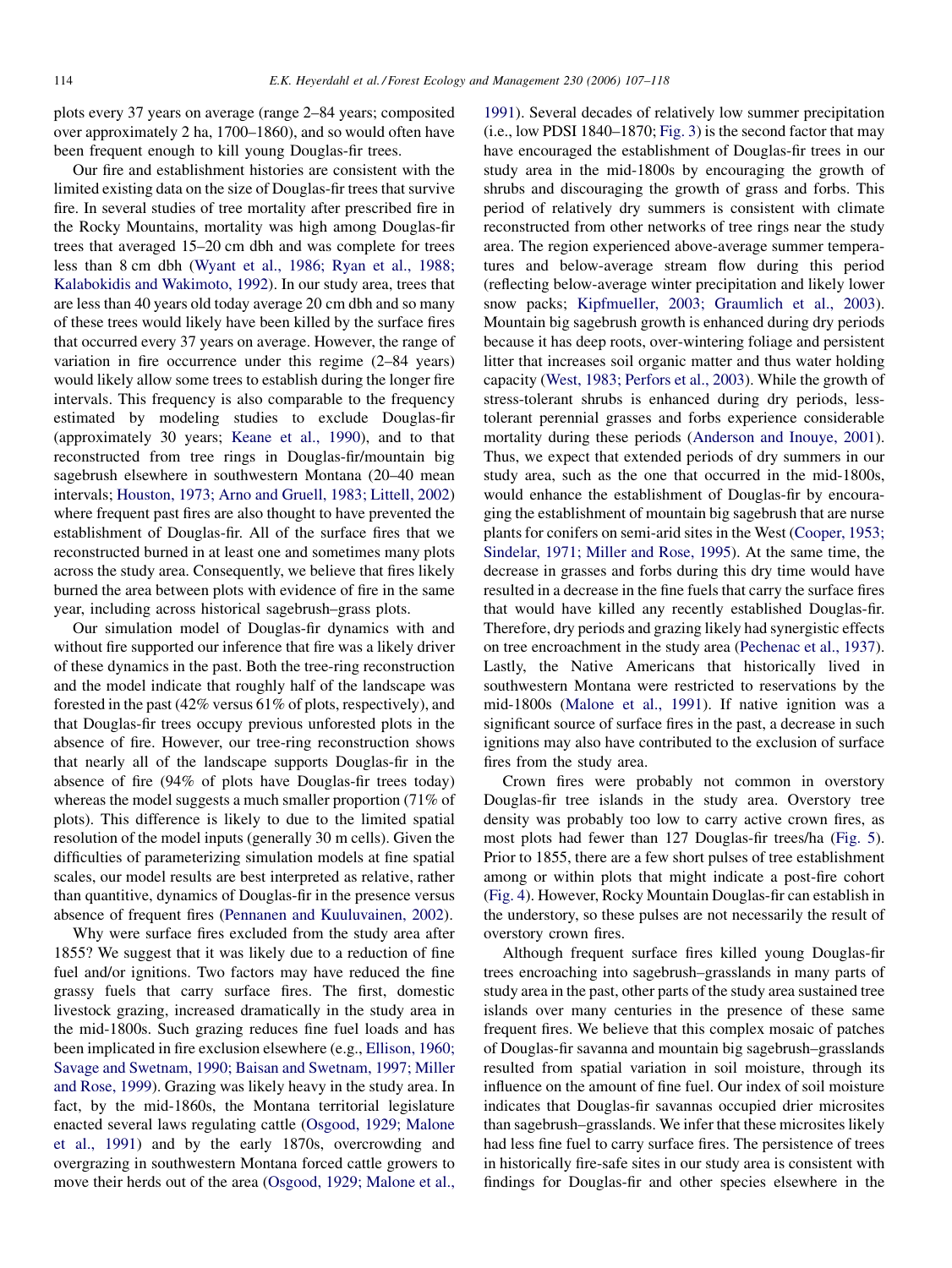<span id="page-8-0"></span>Interior West [\(Burkhardt and Tisdale, 1976; Arno and Gruell,](#page-9-0) [1983, 1986; Miller and Rose, 1995\)](#page-9-0) and with fire-driven differences in vegetation between habitat islands and the surrounding matrix elsewhere ([Clarke, 2002](#page-9-0)).

Prior to 1855, fires occurred frequently enough in the study area to limit Douglas-fir establishment, but not so frequently that they eliminated mountain big sagebrush. This species is killed by surface fires and does not sprout, but reestablishes from seed ([Daubenmire, 1975; Morris et al.,](#page-9-0) [1976\)](#page-9-0). Although the seeds are short-lived [\(Stevens et al.,](#page-10-0) [1981\)](#page-10-0) and likely do not form persistent seedbanks [\(Young](#page-11-0) [and Evans, 1989\)](#page-11-0), it was likely that sagebrush quickly reestablished from seed sources within our study area because none of the surface fires that we reconstructed burned the entire area ([Fig. 3](#page-4-0)). If fire does not recur too quickly, mountain big sagebrush can return to its pre-burn abundance ([Akinsoji, 1988\)](#page-9-0). For example, after fire, mountain big sagebrush at sites near our study area, and in the Great Basin, required up to 30 years to return to >20% cover [\(Wambolt](#page-10-0) [et al., 2001; Ziegenhagen, 2003](#page-10-0)). Thus, sagebrush abundance would have had time to recover after fire. However, fire intervals varied in the past, as did climate, so the distribution of trees and shrubs across the study area likely varied as well. Furthermore, Douglas-fir establishment immediately following fire was likely limited by low shrub density because this species establishes preferentially in shaded microsites in this region [\(Sindelar, 1971; Coffman, 1975; Ryker, 1975\)](#page-10-0), as does western juniper in the northern Great Basin ([Burkhardt and](#page-9-0) [Tisdale, 1976; Miller and Rose, 1995\)](#page-9-0). The lengthening of the fire interval after 1855 increased the abundance of Douglas-fir, which reduced the abundance of understory species. Elsewhere, mountain big sagebrush cover decreases rapidly as juniper dominance increases ([Miller et al., 2000\)](#page-10-0). We assume that sagebrush was similarly killed by a Douglasfir overstory in our study area, where we observed dead stems of mountain big sagebrush under the canopy of young Douglas-fir stands.

The sagebrush shrub steppe is among the most endangered in the United States ([Noss et al., 1995\)](#page-10-0). Among other perturbations, altered fire regimes have resulted in the encroachment of conifers into the wetter and more productive plant associations within the biome ([Miller and Tausch,](#page-10-0) [2001\)](#page-10-0). The loss of sagebrush communities throughout the West has resulted in the loss of valuable wildlife habitat ([Maser et al., 1984\)](#page-10-0) and the potential listing of a number of sagebrush obligate species [\(Connelly and Braun, 1997; Knick](#page-9-0) [et al., 2005](#page-9-0)). In response, land-management agencies are attempting difficult and expensive restoration programs ([Hemstrom et al., 2002](#page-9-0)). These programs often lack a spatially and temporally dynamic description of the historical plant communities or guidelines for application of treatments to maintain or restore these communities. Our data suggest that in the past, fire was important in creating heterogeneous landscapes of savannas, mountain big sagebrush and grasslands. In the continued absence of fire, these landscapes are likely to become more homogeneous as trees dominate much of the landscape.

#### Acknowledgements

This work was funded by the Bureau of Land Management, Butte Field Office; USDA Forest Service, Rocky Mountain Research Station; and Oregon State University. We thank Lindsey Goetz, Cara Greger, Richard Greger, Karl Hopkins, Kathy Krauel, Kristy Miller, Eric O'Neil, Dave Pacioretty and Marc Weber for help in the field; Joslin Heyn, Don Long, Jim Menakis, Mo Mislivets, Denny Simmerman, Tom Thompson and Marc Weber for help with the figures and GIS mapping; the USDA Forest Service, Wise River Ranger District for logistical support; and Rudy King for guidance on the statistical analyses. We thank Gerad Dean, Don Gayton, Bob Keane, Jeremy Littell, Kevin Ryan, Elizabeth Reinhardt, James Riser, Marc Weber and two anonymous reviewers for reviews of the manuscript. The fire-scar and establishment dates and associated metadata are available through the International Multiproxy Paleofire Database [\(http://www.ncdc.noaa.gov/](http://www.ncdc.noaa.gov/paleo/impd/paleofire.html) [paleo/impd/paleofire.html\)](http://www.ncdc.noaa.gov/paleo/impd/paleofire.html).

# Appendix A

The LANDSUM model uses probability distribution functions in simulation of fire occurrence and fire size. As these parameters can significantly affect the outcome of the simulation [\(Keane et al., 2003](#page-9-0)) it is important to use parameters that based as much as possible on real data. However, as there were too few observed fires in the tree-ring reconstructed fire history to robustly estimate the maximum likelihood estimator, we used theoretical distributions that fit what data we had, evaluated with the Kolmogorov's D statistic. For the fire size probability density function, we assumed that a fair number of small fires that might have occurred would have been unrecorded in the historical record, and that the mean observed value of the theoretical distribution was reasonably captured by the observed fire history. For the fire size distribution, we used a two-parameter Weibull, probability density function [\(Grissino-](#page-9-0)[Mayer, 1995\)](#page-9-0) with a scale parameter of 120 ha and a shape parameter of 1.2, resulting in a generally negative exponential shaped curve. For fire occurrence we used the three-parameter Weibull hazard function described in [Keane et al. \(2002\).](#page-9-0)

The influence of climate in the LANDSUM model is primarily through an increase in fire size for dry years and smaller fires for wet years. The proportion of dry, wet and normal years was estimated from a PDSI time series, which was reconstructed via simple linear regression from composited annual tree ring widths  $(r^2 = 0.6537)$ . To reduce the chances of an undue influence from this parameter, we defined dry years as those years for which the PSDI lay  $\geq 0.5$  standard deviations above the mean, and wet years lay  $\geq 0.5$  standard deviations below the mean. This resulted in a distribution of climate influences that was generally weighted towards normal years, and with equal chance of either dry or wet years. In the version of LANDSUM used here, climate influences are stochastically modeled based on these weights, but are independent, rather than temporally autocorrelated. There is thus little likelihood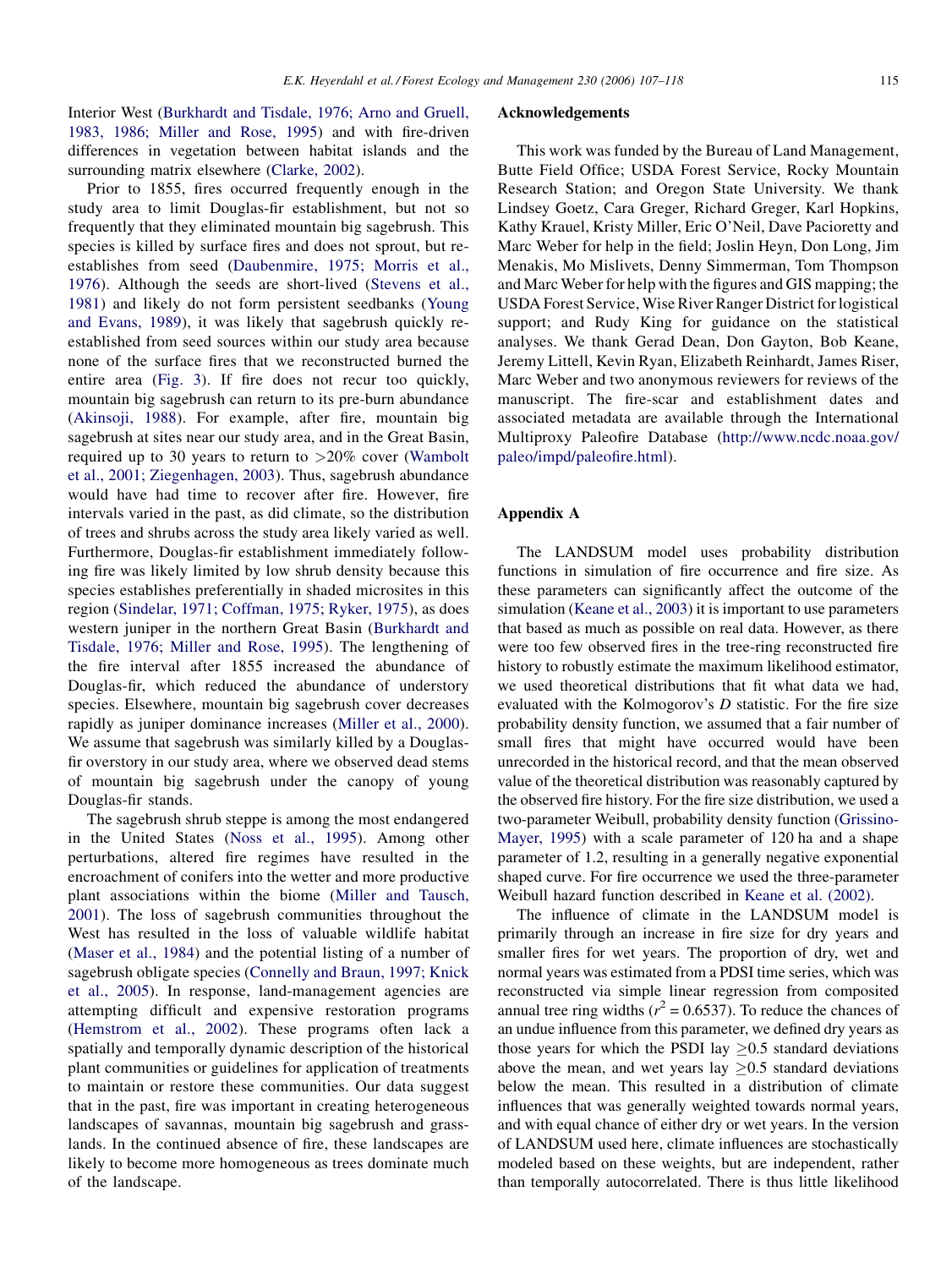<span id="page-9-0"></span>for extended periods of either drought or moist years in this simple model.

Simulation of landscape dynamics for small landscapes, such as our study area, is problematic because, if modeled only at small spatial extents, it becomes increasingly likely that significant influences that lie outside, but would ordinarily impact the area of interest, such as large fires originating outside and burning through the study area, are not included in the simulation. Simulation of small areas thus tends to underestimate fire occurrence (Keane et al., 2002). To mitigate this problem, we simulated landscape dynamics for a much larger area, roughly 30 times the size of our study area, and extracted the area of interest from the larger set, postsimulation.

#### References

- Akinsoji, A., 1988. Postfire vegetation dynamics in a sagebrush steppe in southeastern Idaho, USA. Vegetatio 78, 151–155.
- Anderson, J.E., Inouye, R.S., 2001. Landscape-scale changes in plant species abundance and biodiversity of a sagebrush steppe over 45 years. Ecol. Monogr. 71, 531–556.
- Applequist, M.B., 1958. A simple pith locator for use with off-center increment cores. J. For. 56, 141.
- Arno, S.F., Sneck, K.M., 1977. A method for determining fire history in coniferous forests of the mountain west. General Technical Report GTR-INT-42. U.S. Department of Agriculture, Forest Service, Intermountain Forest and Range Experiment Station, Ogden, UT, p. 28.
- Arno, S.F., Gruell, G.E., 1983. Fire history at the forest-grassland ecotone in southwestern Montana. J. Range Manage. 36, 332–336.
- Arno, S.F., Gruell, G.E., 1986. Douglas-fir encroachment into mountain grasslands in southwestern Montana. J. Range Manage. 39, 272–276.
- Baisan, C.H., Swetnam, T.W., 1997. Interactions of fire regimes and land use in the central Rio Grande valley. Research Paper Rocky Mountain-RP-330. United States Department of Agriculture, Forest Service, Rocky Mountain Forest and Range Experiment Station, Fort Collins, CO, p. 20.
- Burkhardt, J.W., Tisdale, E.W., 1976. Causes of juniper invasion in southwestern Idaho. Ecology 57, 472–484.
- Butler, D.R., 1986. Conifer invasion of subalpine meadows, central Lemhi Mountains, Idaho. Northwest Sci. 60, 166–173.
- Clarke, P.J., 2002. Habitat islands in fire-prone vegetation: do landscape features influence community composition? J. Biography 29, 677–684.
- Coffman, M.S., 1975. Shade from brush increases survival of planted Douglasfir. J. For. 73, 726–728.
- Connelly, J.W., Braun, C.E., 1997. Long-term changes in sage grouse Centrocercus urophasiamus populations in western North America. Wildl. Biol. 3, 229–234.
- Cook, E.R., Meko, D.M., Stahle, D.W., Cleaveland, M.K., 1999. Drought reconstructions for the continental United States. J. Climate 12, 1145– 1162 (Data archived at National Geophysical Data Center [online, Cook E.R., et al., 2004, North American summer PDSI reconstructions. IGBP PAGES/World Data Center for Paleoclimatology, data contribution series #2004-45. NOAA/NGDC Paleoclimatology Program, Boulder CO, USA]. Available from <http://www.ngdc.noaa.gov/paleo/pdsi.html> [cited 8 September 2004]).
- Cooper, H.W., 1953. Amounts of big sagebrush in plant communities near Tensleep, Wyoming, as affect by grazing treatment. Ecology 34, 186–189.
- Dando, L.M., Hansen, K.J., 1990. Tree invasion into a range environment near Butte, Montana. Great Plains-Rocky Mountain Geographer 18, 65–76.
- Daubenmire, R., 1975. Ecology of Artemisia tridentata subsp. tridentata in the state of Washington. Northwest Science 49, 24–35.
- Dieterich, J.H., 1980. The composite fire interval: a tool for more accurate interpretation of fire history. In: Stokes, M.A., Dieterich, J.H. (technical coordinators), Proceedings of the Fire History Workshop, 20–24 October 1980, Tucson. General Technical Report RM-81. U.S. Department of

Agriculture Forest Service, Rocky Mountain Forest and Range Experiment Station, Fort Collins, CO, pp. 8–14.

- Dieterich, J.H., Swetnam, T.W., 1984. Dendrochronology of a fire-scarred ponderosa pine. Forest Sci. 30, 238–247.
- Duncan, R.P., 1989. An evaluation of errors in tree age estimates based on increment cores in kahikatea (Dacrycarpus dacrydiodes). N. Z. Nat. Sci. 16, 31–37.
- Ellison, L., 1960. Influence of grazing on plant succession of rangelands. Bot. Rev. 26, 1–78.
- Gisborne, H.T., 1931. A fire-year record of lightning storms and forest fires. Monthly Weather Rev. 59, 139–150.
- Graumlich, L.J., Pisaric, M.F.J., Waggoner, L.A., Littell, J.S., King, J.C., 2003. Upper Yellowstone River flow and teleconnections with Pacific basin climate variability during the past three centuries. Climatic Change 59, 245–262.
- Grissino-Mayer, H.D., 1995. Tree-ring reconstructions of climate and fire history at El Malpais National Monument, New Mexico. Ph.D. dissertation. University of Arizona, Tucson, p. 407.
- Grissino-Mayer, H.D., 2001. FHX2—Software for analyzing temporal and spatial patterns in fire regimes from tree rings. Tree-Ring Res. 57, 115–124.
- Grissino-Mayer, H.D., 2003. Evaluating crossdating accuracy: a manual and tutorial for the computer program COFECHA. Tree-Ring Res. 57, 205–211.
- Gustafson, E., Shifley, S.R., Mladenoff, D.J., Nimerfro, K.K., He, H.S., 2000. Spatial simulation of forest succession and timber harvesting using LANDIS. Can. J. Forest Res. 30, 32–43.
- Haines, F., 1938. The northward spread of horses among the Plains Indians. Am. Anthropol. 40, 429–437.
- Hansen, K., Wyckoff, W., Banfield, J., 1995. Shifting forests: historical grazing and forest invasion in southwestern Montana. Forest Conserv. History 39, 66–76.
- He, H.S., Mladenoff, David J., 1999. Spatially explicit and stochastic simulation of forest-landscape fire disturbance and succession. Ecol. Soc. Am. 80, 81– 99.
- Hemstrom, M.A., Wisdom, M.J., Hann, W.J., Rowland, M.M., Wales, B.C., Gravenmier, R.A., 2002. Sagebrush-steppe vegetation dynamics and restoration potential in the interior Columbia Basin, USA. Conserv. Biol. 16, 1243–1255.
- Holmes, R.L., 1983. Computer-assisted quality control in tree-ring dating and measurement. Tree-Ring Bull. 43, 69–78.
- Houghton, R.A., et al., 1999. The US carbon budget: contributions from landuse change. Science 285, 574–578.
- Houston, D.B., 1973. Wildfires in northern Yellowstone National Park. Ecology 54, 1111–1117.
- Huxman, T.E., Wilcox, B.P., Breshears, D.D., Scott, R.L., Synder, K.A., Small, E.E., Hultine, K., Pockman, W.T., Jackson, R.B., 2005. Ecohydrological implications of woody plant encroachment. Ecology 86, 308–319.
- Jonsson, B., Holm, S., Kallur, H., 1992. A forest inventory method based on density-adapted circular plot size. Scand. J. Forest Res. 7, 405–421.
- Kalabokidis, K.D., Wakimoto, R.H., 1992. Prescribed burning in uneven-aged stand management of ponderosa pine/Douglas-fir forests. J. Environ. Manage. 34, 221–235.
- Keane, R.E., Arno, S.F., Brown, J.K., 1990. Simulating cumulative fire effects in ponderosa pine/Douglas-fir forests. Ecology 71, 189–203.
- Keane, R.E., Parsons, R.A., Hessburg, P.F., 2002. Estimating historical range and variation of landscape patch dynamics: limitations of the simulation approach. Ecol. Modell. 151, 29–49.
- Keane, R.E., Cary, G.C., Parsons, R.A., 2003. Using simulation to map fire regimes: an evaluation of approaches, strategies, and limitations. Int. J. Wildland Fire 12, 309–322.
- Keane, R.E., Cary, G.J., Davies, I.D., Flannigan, M.D., Gardner, R.H., Lavorel, S., Lenihan, J.M., Li, C., Rupp, T.S., 2004. A classification of landscape fire succession models: spatial simulations of fire and vegetation dynamics. Ecol. Model. 179, 3–27.
- Kessell, S.R., Fischer, W.C., 1980. Predicting postfire plant succession for fire management planning. General Technical Report INT-94. Intermountain Forest and Range Experiment Station, U.S. Department of Agriculture, Forest Service, Ogden, UT, p. 19.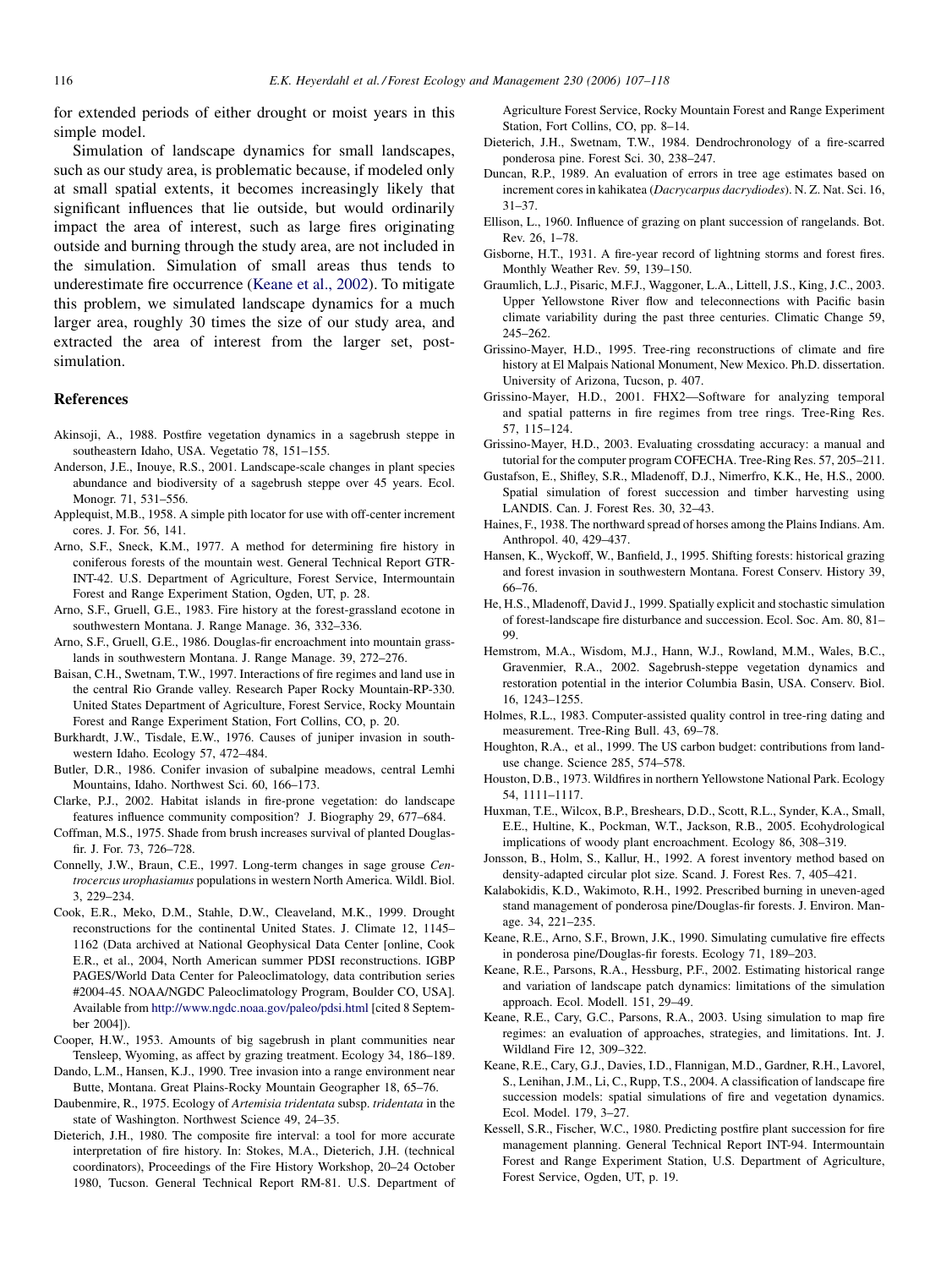- <span id="page-10-0"></span>Kipfmueller, K.F., 2003. Fire–climate–vegetation interactions in subalpine forests of the Selway-Bitterroot Wilderness Area, Idaho and Montana, USA. Ph.D. dissertation. University of Arizona, Tucson, AZ, p. 322.
- Knick, S.T., Holmes, A.L., Miller, R.F., 2005. The role of fire in structuring sagebrush habitats and bird communities. Stud. Avian Biol. 30, 63–75.
- Landsberg, J.D., Cochran, P.H., Finck, M.M., Martin, R.E., 1984. Foliar nitrogen content and tre growth after prescribed fire in ponderosa pine. Research Note PNW-412. USDA Forest Service, Pacific Northwest Forest and Range Experiment Station, Portland, OR, p. 15.
- Lessard, V.C., Drummer, T.D., Reed, D.D., 2002. Precision of density estimates from fixed-radius plots compared to N-tree distance sampling. Forest Sci. 48, 1–5.
- Littell, J.S., 2002. Determinants of fire regime variability in lower elevation forests of the northern Greater Yellowstone Ecosystem. M.S. thesis. Montana State University, Bozeman, MT, p. 121.
- Malone, M.P., Roeder, R.B., Lang, W.L., 1991. Montana: A History of Two Centuries, revised ed. University of Washington Press, Seattle, p. 466.
- Malouf, C.I., 1998. Flathead and Pend d'Oreille. In: Walker, Jr., D.E. (Ed.), Handbook of North American Indians, vol. 12. Smithsonian Institution Plateau, Washington, DC, pp. 297–312.
- Maser, C., Thomas, J.W., Anderson, R.G., 1984. Wildlife habitats in managed rangelands—the Great Basin of southeastern Oregon: The Relationship of Terrestrial Vertebrates To Plant Communities And Structural Conditions. USDA Forest Service General Technical Report PNW-172. Pacific Northwest Forest and Range Experiment Station, Portland, OR, p. 262.
- Mast, J.N., Veblen, T.T., Hodgson, M.E., 1997. Tree invasion within a pine/ grassland ecotone: an approach with historic aerial photography and GIS modeling. Forest Ecol. Manage. 93, 181–194.
- Miller, R.F., Rose, J.A., 1995. Historic expansion of Juniperus occidentalis (western juniper) in southeastern Oregon. Great Basin Natural. 55, 37– 45.
- Miller, R.F., Rose, J.A., 1999. Fire history and western juniper encroachment in sagebrush steppe. J. Range Manage. 52, 550–559.
- Miller, R.F., Svejcar, T., Rose, J.A., 2000. Impacts of western juniper on plant community composition and structure. J. Range Manage. 53, 574– 585.
- Miller, R.F., Tausch, R.J., 2001. The role of fire in pinyon and juniper woodlands: a descriptive analysis. In: Galley, K., Wilson, T. (Eds.), Fire Conference 2000: The First National Congress On Fire Ecology, Prevention And Management. Tall Timbers Research Station, Tallahassee, FL, pp. 15–30.
- Monserud, R.A., 1984. Height growth and site index curves for inland Douglasfir based on stem analysis data and forest habitat type. Forest Sci. 30, 943– 965.
- Montana Agricultural Statistics Service (MASS), 2004. Cattle and calves inventory and value; and sheep and wool: inventory, production and value [online]. Available from [http://www.nass.usda.gov/mt/livestock/cat](http://www.nass.usda.gov/mt/livestock/cattle%26c.htm)[tle%26c.htm](http://www.nass.usda.gov/mt/livestock/cattle%26c.htm) and <http://www.nass.usda.gov/mt/livestock/shp%26wool.htm> [cited 10 April 2004].
- Morris, M.S., Kelsey, K.G., Griggs, D., 1976. The geographic and ecological distribution of big sagebrush and other woody Artemisias in Montana. Proc. Montana Acad. Sci. 36, 56–79.
- National Climatic Data Center (NCDC), 2004. Climate data for Wise River, Montana [online]. Available from [http://www.wrcc.dri.edu/cgi-bin/cliR-](http://www.wrcc.dri.edu/cgi-bin/cliRECtm.pl?mtwise)[ECtm.pl?mtwise](http://www.wrcc.dri.edu/cgi-bin/cliRECtm.pl?mtwise) [cited 13 December 2003].
- Noss, R.F., LaRoe, E.T., Scott, J.M., 1995. Endangered Ecosystems of the United States: A Preliminary Assessment of Loss and Degradation. Biological Report 28. USDI National Biological Service, Washington, DC.
- Osgood, E.S., 1929. The Day of the Cattleman. University of Minnesota Press, Minneapolis, MN, p. 283.
- Palmer, W.C., 1965. Meteorological drought, Research Paper Number 45. United States Department of Commerce, Weather Bureau, Washington,  $DC$
- Parker, A.J., 1982. The topographic relative moisture index: an approach to soilmoisture assessment in mountain terrain. Phys. Geo. 3, 160–168.
- Patten, D.T., 1969. Succession from sagebrush to mixed conifer forest in the northern Rocky Mountains. Am. Midland Natural. 82, 229–240.
- Paul, R.W., 1963. Mining Frontiers of the Far West, 1848–1880. Holt, Rinehart and Winston, New York, p. 236.
- Pechenac, J.F., Pickford, G.D., Stewart, G., 1937. Effects of the 1934 drought on native vegetation of the upper Snake River Plains, Idaho. Ecology 18, 490– 505.
- Pennanen, J., Kuuluvainen, T., 2002. A spatial simulation approach to natural forest landscape dynamics in boreal Fennoscandia. Forest Ecol. Manage. 164, 157–175.
- Perfors, T., Harte, J., Alter, S.E., 2003. Enhanced growth of sagebrush (Artemisia tridentata) in response to manipulated ecosystem warming. Global Change Biol. 9, 736–742.
- Ryan, K.C., Peterson, D.L., Reinhardt, E.D., 1988. Modeling long-term firecaused mortality of Douglas-fir. Forest Sci. 34, 190–199.
- Ryker, R.A., 1975. A survey of factors affecting regeneration of Rocky Mountain Douglas-fir. Research Paper INT-174. USDA Forest Service, Intermountain Forest and Range Experiment Station, Odgen, UT, p. 19.
- SASSSSS, 2001. SAS Institute. 2001. SAS Release 8.02. Campus Drive, Cary, North Carolina 27513, USA.
- Savage, M., Swetnam, T.W., 1990. Early 19th-Century fire decline following sheep pasturing in a Navajo ponderosa pine forest. Ecology 71, 2374–2378.
- Schimel, D., Melillo, J., Tain, H., McGuire, A.D., Kicklighter, D., Kittel, T., Rosenbloom, N., Running, S., Thornton, P., Ojima, D., Parton, W., Kelly, R., Sykes, M., Neilson, R., Rizzo, B., 2000. Contribution of increasing CO<sub>2</sub> and climate to carbon storage by ecosystems in the United States. Science 287, 2004–2006.
- Schmidt, K., Menakis, J., Hardy, C., Hann, W., Bunnell, D., 2002. Development of coarse-scale spatial data for wildland fire and fuel management. U.S. Department of Agriculture, Forest Service, Rocky Mountain Research Station. RMRS GTR-87, Fort Collins, CO.
- Sedgewick, R., 1988. Algorithms, second ed. Addison-Wesley, Reading, MA, p. 657.
- Sindelar, B.W., 1971. Douglas-fir invasion of western Montana grasslands. Ph.D. dissertation. University of Montana, Missoula, MT, p. 130.
- Soulé, P.T., Knapp, P.A., 2000. Juniperus occidentalis (western juniper) establishment history on two minimally disturbed research natural areas in central Oregon. Western North Am. Natural. 60, 26–33.
- Steinberg, P.D., 2002. Pseudotsuga menziesii var. glauca. In: Fire Effects Information System, [Online]. U.S. Department of Agriculture, Forest Service, Rocky Mountain Research Station, Fire Sciences Laboratory, (Producer). Available: <http://www.fs.fed.us/database/feis/> [accessed 2004. December 17].
- Stevens, R., Jorgensen, K.R., Davis, J.N., 1981. Viability of seed from thirtytwo shrub and forb species through fifteen years of warehouse storage. Great Basin Natural. 41, 274–277.
- Strang, R.M., Parminter, J.V., 1980. Conifer encroachment on the Chilcotin grasslands of British Columbia. For. Chronicle 56, 13–18.
- Sutherland, E.K., Covington, W.W., Andariese, S., 1991. A model of ponderosa pine growth response to prescribed burnind. Forest Ecol. Manage. 44, 161– 173.
- Turner, M.G., Romme, W.H., Gardner, R.H., O'Neill, R.V., Kratz, T.K., 1993. A revised concept of landscape equilibrium: disturbance and stability on scaled landscapes. Landscape Ecol. 8 (3), 213–227.
- Turner, J.S., Krannitz, P.G., 2001. Conifer density increases in semi-desert habitats of British Columbia in the absence of fire. Northwest Sci. 75, 176– 182.
- United States Geological Survey (USGS), 1995. Digital orthophoto, Wise River, Montana, from aerial photos of 8/14/1995 and 8/20/1995 [online]. Montana State Library, Helena, MT. Available from [http://nris.state.mt.us/](http://nris.state.mt.us/nsdi/doq.asp?Srch24=4511278) [nsdi/doq.asp?Srch24=4511278](http://nris.state.mt.us/nsdi/doq.asp?Srch24=4511278) [cited February 2004].
- Van Auken, O.W., 2000. Shrub invasions of North American semiarid grasslands. Ann. Rev. Ecol. System. 31, 197–215.
- Vale, T.R., 1975. Invasion of big sagebrush (Artemisia tridentata) by white fire (Abies concolor) on the southeastern slopes of the Warner Mountains, California. Great Basin Natural. 35, 319–324.
- Wambolt, C.L., Walhof, K.S., Frisina, M.R., 2001. Recovery of big sagebrush communities after burning in south-western Montana. J. Range Mange. 61, 243–252.